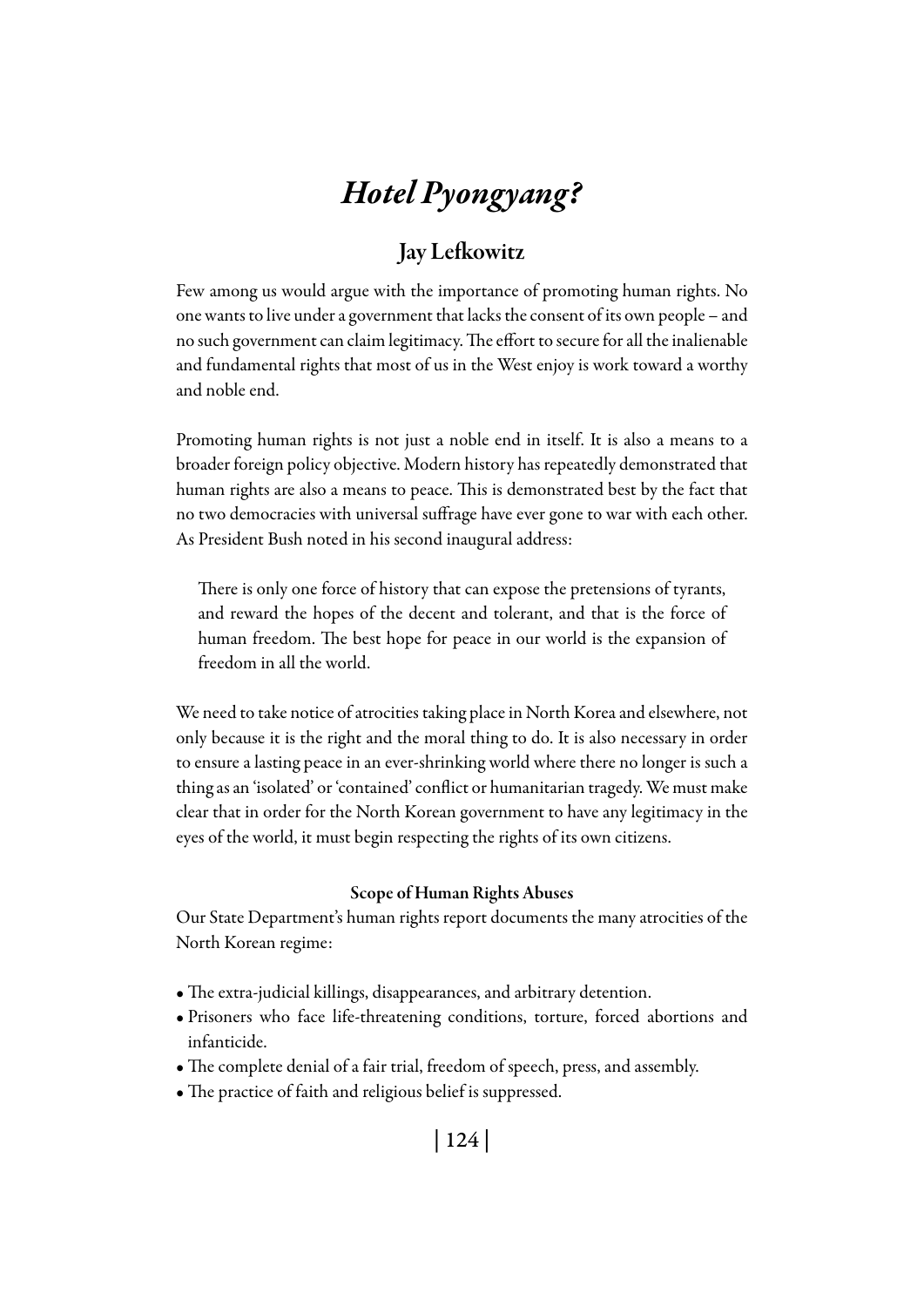## Lefkowitz | Human Rights and North Korea

- The government attempts to control all information and sustains a cult of personality around its dictator.
- There is no freedom of movement.
- Prisoners are sentenced to death for such ill-defined offences as 'ideological divergence,' 'opposing socialism,' and 'counterrevolutionary crimes.'

In March of 2005, a video filmed in the country clandestinely, showed the public execution of three men accused of helping a refugee cross the border into China. Border guards reportedly had orders to shoot to kill potential defectors.

There are an estimated 150,000 to 200,000 North Koreas who are in a vast network of political concentration camps. Those who have been there and lived to tell about their horrifying experiences tell truly chilling tales. Defectors believe the camps cover areas as large as 200 square miles and contain mass graves.

#### Hotel Rwanda?

During the 1990s, a famine occurred as a result of state policies, and it is estimated that between one and two million North Koreans died. Shockingly, the average North Korean male is now several inches shorter than his South Korean neighbor – a change that has taken place only in the last thirty-some odd years, and because of malnutrition. When contemplating the number of people effected, it is important to remember that North Korea only has about twenty to twenty-two million people. That would be akin to having three to six million people in the U.K starving to death.

The famine, combined with repression, resulted in a refugee exodus into China and beyond. Some non-governmental organisations estimate the size of this population to be as much as a quarter of a million. The refugees' suffering did not end when they left North Korea, and for many, it continues to this day. Indeed, just last year, there were widespread reports of defectors being sent back to North Korea by the Chinese.

What we are seeing in North Korea is in some respects an Asian Darfur. Many of you are familiar with the movie *Hotel Rwanda*, which documented the genocide in that country. Rather than lament and regret the repression and killing of North Koreans with a *Hotel Pyongyang* movie a decade from now, we need to combine our efforts to do something about it now.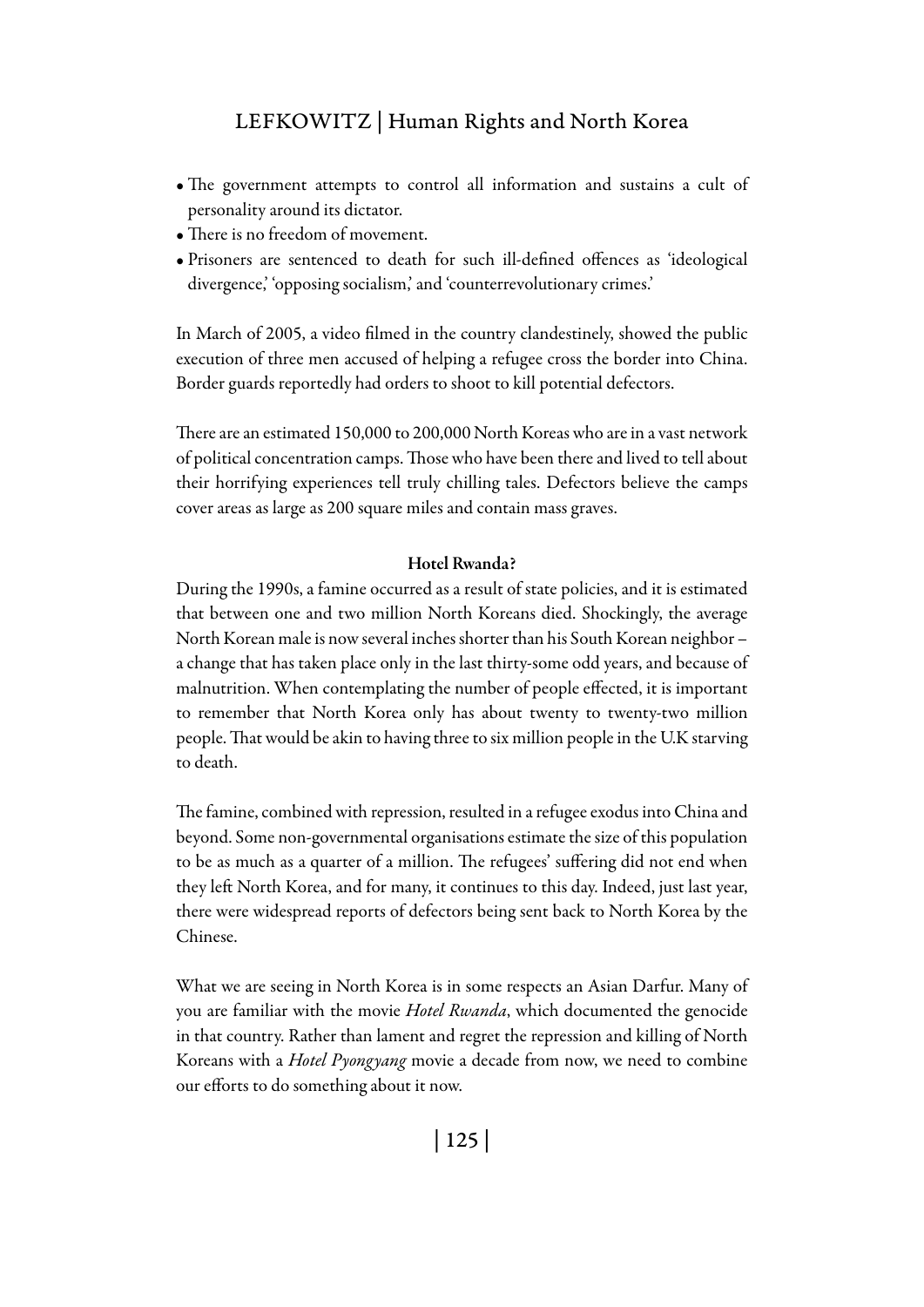### Democratiya 8 | Spring 2007

Let me tell you a little about what we are doing. President Bush made it clear to me in our first meeting after he asked me to take this assignment that he wanted to change our policy with respect to refugees. He wanted the United States to open its doors to North Koreans. We have long prided ourselves on being a nation of immigrants – a place of refuge for people in despair. The United States has, in fact, modified its policies, and we are now accepting, without restriction, refugees from North Korea – not a lot, indeed most North Korean refugees, I have no doubt, will chose to go and will be accepted as citizens in South Korea. But for those who do want to come to the United States, our doors are open. We impose no quota or limit on their number. Last year, we welcomed to the United States our first groups of North Korean refugees – people with whom I met and who told me tales of their escape from North Korea: how they had to jump off trains, how they had to hide infants in suitcases and drawers for weeks at a time to protect their lives. It was an incredible story from some of these individuals. But what it reinforced for me was the conviction that the human spirit is so indomitable that we can overcome really any kind of depravity.

In the past, we have provided significant humanitarian assistance to North Korea. We have done so without regard to political issues between our two governments – our sole concern has been saving lives. But we have to insist, and we do insist, that minimum international standards for monitoring and delivering the aid be met. This is essential in North Korea, because the regime has used humanitarian aid for unintended purposes – diverting it, selling it on the black market, funneling it to its military – while depriving those in need. And humanitarian aid that does not reach the population to whom it was intended doesn't serve the purpose of humanitarian aid. Other countries and international organisations also should insist on these minimum, international standards for humanitarian aid. We need to keep pressure on the UN to do so with its aid. Whether it is through organisations like UNICEF, or the UNDP, of the World Food Program, it is absolutely essential that genuine humanitarian aid the goes to North Korea be used to help the people of North Korea, not to perpetuate the regime.

#### Human Rights: A Means to Peace

The North Korean regime does not only endanger its own people through its barbaric actions. A nation that does not respect the rights of its citizens is almost invariably a nation that will not respect the rights of its neighbours. Dictatorships almost always threaten regional and even global peace. This is true for a number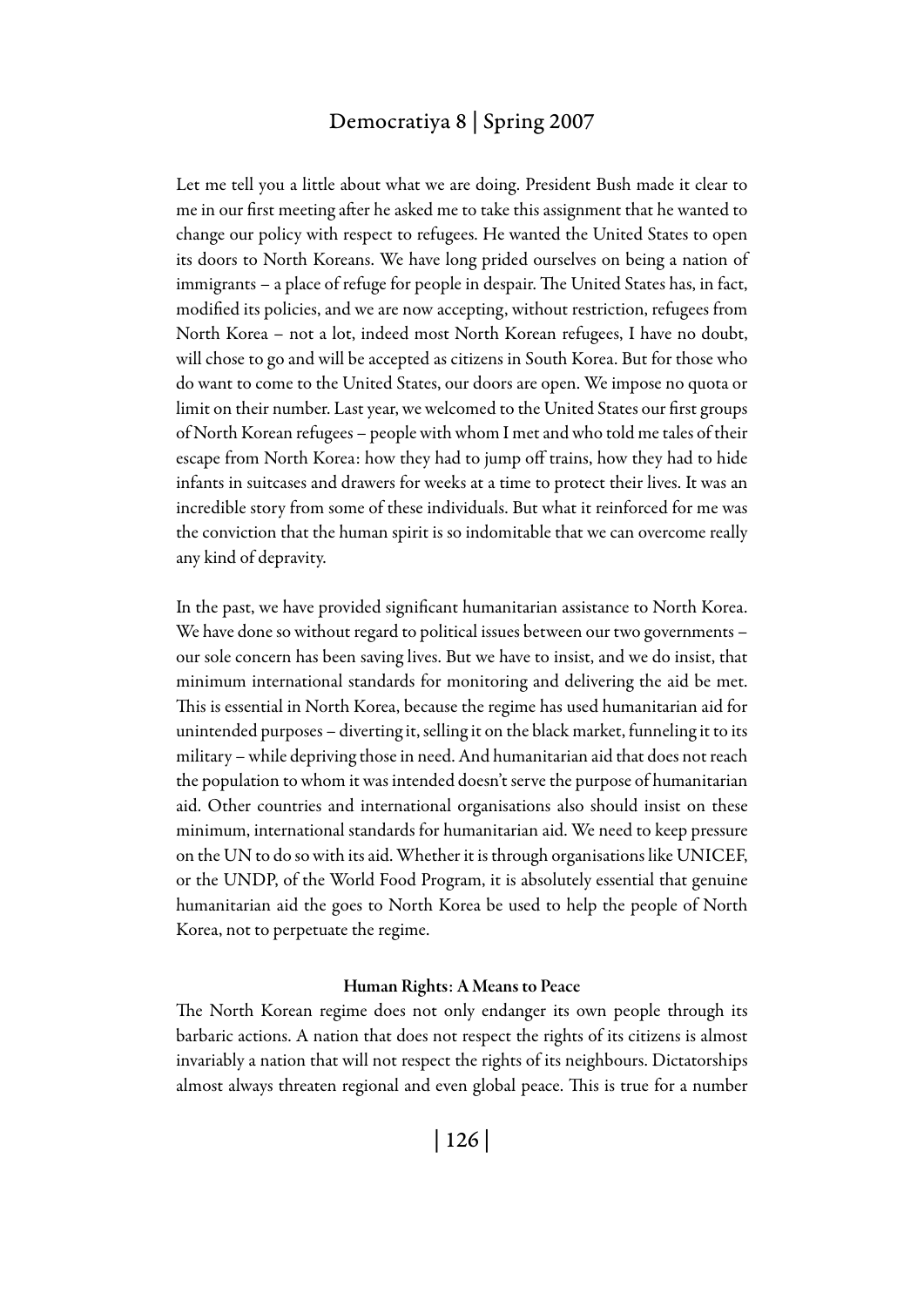## Lefkowitz | Human Rights and North Korea

of reasons, not the least of which is that authoritarian rulers often need to create enemies simply to justify their repression. That is why human rights is not just an end in itself, but a vital objective of our foreign policy.

North Korea threatens other nations – including yours and mine – by building a nuclear arsenal today and attempting to develop the means to deliver it over great distances. It repeatedly has cited conditions publicly under which it will turn other lands and people into what it calls a 'sea of fire.' North Korea also colludes with other bad actors. There were press reports last summer that Iranian observers were present to see North Korea's July missile launches, and the two have worked together on ballistic missiles in the past.

Human rights as an end and a means is something that Europe has appreciated in the past. A prime example is the Helsinki Accords from 1975, which guided dialogue and exchanges between the two sides of the Cold War. Human rights were included in the dialogue as one of three 'baskets,' along with security and economics. In order for there to be accepted progress in one basket, there had to be some progress in the other two. This was a watershed event in understanding the link between human rights and security. It is also a model that we should consider in our own approaches to governments like North Korea.

#### Common Cause

This issue should unite us all. The law President Bush signed in 2004, which created my position, the North Korean Human Rights Act, was passed unanimously by both houses of our Congress. President Bush cares deeply about the plight of the North Korean people and has hosted meetings in the White House with those victimised by the regime. But this is not just an issue of concern to the President. On the other side of our political spectrum, the new Chairman of the House Committee on International Relations, Tom Lantos, a man who knows firsthand what it is like to suffer deprivations from an oppressive regime – indeed he is the only member of Congress who is a survivor of one of the Nazi concentration camps – has said that '[T]he human rights situation in North Korea is one of the world's worst … the North Korean people have no hope of changing their government unless the international community stands up for human rights and democracy in the North and continues to push the North aggressively for change.' So there is common cause in the United States on both sides of the political aisle on this issue.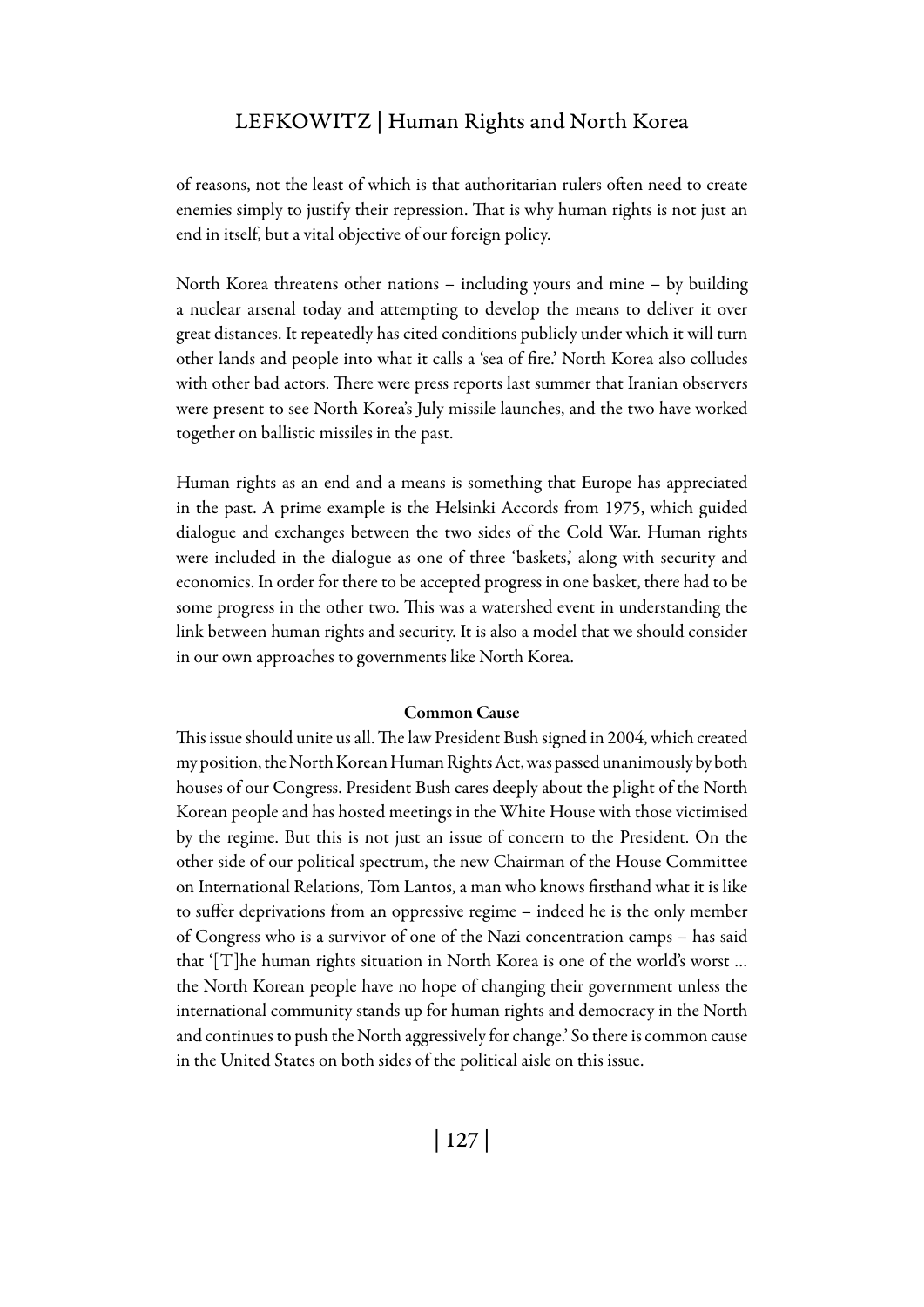## Democratiya 8 | Spring 2007

It is not just the US that has spoken up about this issue. Great Britain and other European nations have exhibited commendable leadership. In recent years, it has been the European Union that has sponsored resolutions condemning North Korean human rights atrocities at the UN General Assembly's human rights committee. Thanks largely to European efforts, that resolution passed by 91-21 this year, and South Korea – significantly – abandoned its past practice of sitting out the vote, and joined with the international community in voting in support of that resolution. In addition, the European Parliament passed a resolution addressing North Korea's human rights abuses during the year.

#### Enhancing Europe's Engagement

What I have come today to urge that you do is consider taking this a step further. We should work together to place an even greater emphasis on this issue and better use the tools at our disposal. In fact, it is Europe not the United States, that may be in the best position to do so.

I encourage those nations that have diplomatic relations with Pyongyang, including the UK and many of your neighbours, to request greater access to the North Korean country and its population. After all, what is the purpose of an embassy if not to gain a greater understanding of the other nation in order to better communicate with the nation and its people? If such access is granted, it would mark a welcome turning point for Pyongyang and a significant step towards transparency. If such access is not granted however, this too needs to be highlighted so that the society of nations can be fully aware that the isolation of North Korea is largely self-imposed. They may claim it is inflicted by the West. They may claim it is a conspiracy by the US and the UK. We know the truth and we need to shed light on that truth.

We can do more to spotlight the atrocities. In America, we refer to the Presidency as a 'bully pulpit.' It is a reference to the American president's ability to draw attention to an issue – a testament to the power of ideas. The more people know of this, the closer North Koreans will be to securing their rights.

That was my own personal experience as a youngster when I was involved in my first human rights struggle, working toward the freedom of Soviet Jews – people known in their time as 'Refuseniks.' I remember being at the home of one of the most prominent Refuseniks, in the fall of 1987. His name was Vladimir Slepak. He had been in 'refusal' for seventeen years and I happened to be at his home the

| 128 |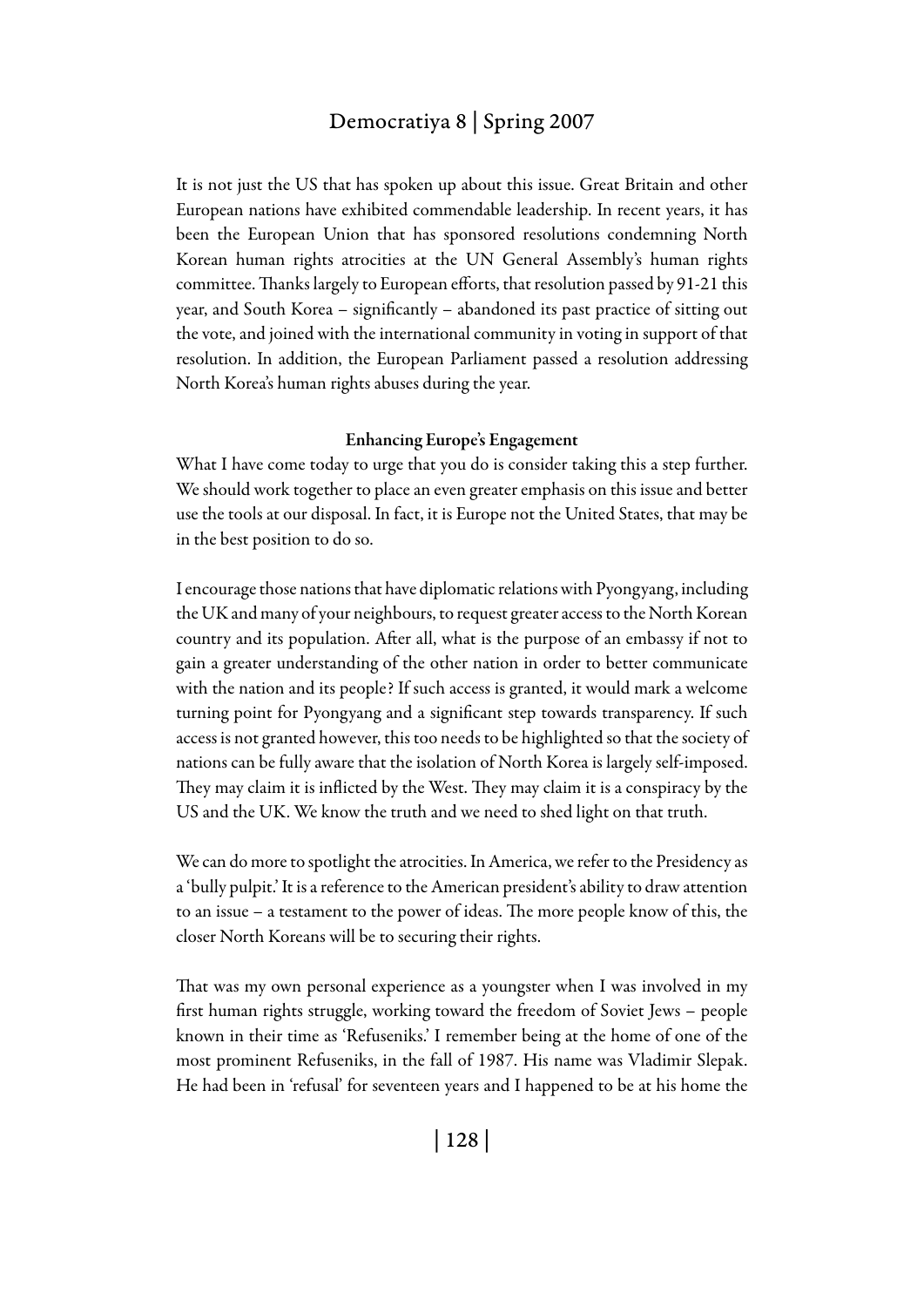## Lefkowitz | Human Rights and North Korea

day the phone rang and it was a call from OVIR, the Soviet Union's visa service, telling him he had been granted his exit visa. My parents had visited with him ten years earlier on a clandestine trip of their own to the Soviet Union, and here I was standing next to a man who had been a hero of mine because of his struggle against totalitarianism, and I was with him the moment he learned he would be free.

We have heroes like that right now in North Korea, who are in bondage behind bars. We know of a few prominent defectors who have gotten out, but because this society is so closed, we do not even know the names of most of the people behind bars, who are languishing in those prison camps. And until we learn their names and until we can arm people publicly with the information, so that governments around the world can all attention to their cause, I fear that we will not be able to mobilise the international community in the right way for the right public struggle.

If you haven't already, try to hear from those who have witnessed the matter firsthand. Give them a pulpit of their own. No one who has listened to Kang Chol-Hwan tell his story has been unmoved. He wrote *Aquariums of Pyongyang*, a book about his long incarceration in the infamous Yodok prison camp. It was the first thing the President told me he when he appointed me: He said, go out and get the book and read it, and then meet with Kang, talk to him. When I met with him, it was one of the most moving experiences. That's what the President said, and it's true. It's hard to read his account of life in the gulag in North Korea with a dry eye.

There are other rescuers as well – people like Philip Buck, who recently got out of jail in China. He had been incarcerated for helping North Korean refugees find the underground railroad that brings a small number of people out of China to freedom. I met him recently. His story has been publicised in the press in the United States. There are many others like him, and each time they are heard, the movement grows. So I encourage you to invite people like them to come; to give them a forum here as well.

The US is also doing its part to get the message out. We are expanding our efforts to increase the broadcasting of news and information into North Korea. This is something on which we can co-operate with the UK. The BBC is one of the most powerful engines of a free press the world has ever known. Just like Voice of America, the BBC can be broadcasting into North Korea so that people armed with their clandestine radios can learn that they don't live in a socialist utopia, but

| 129 |